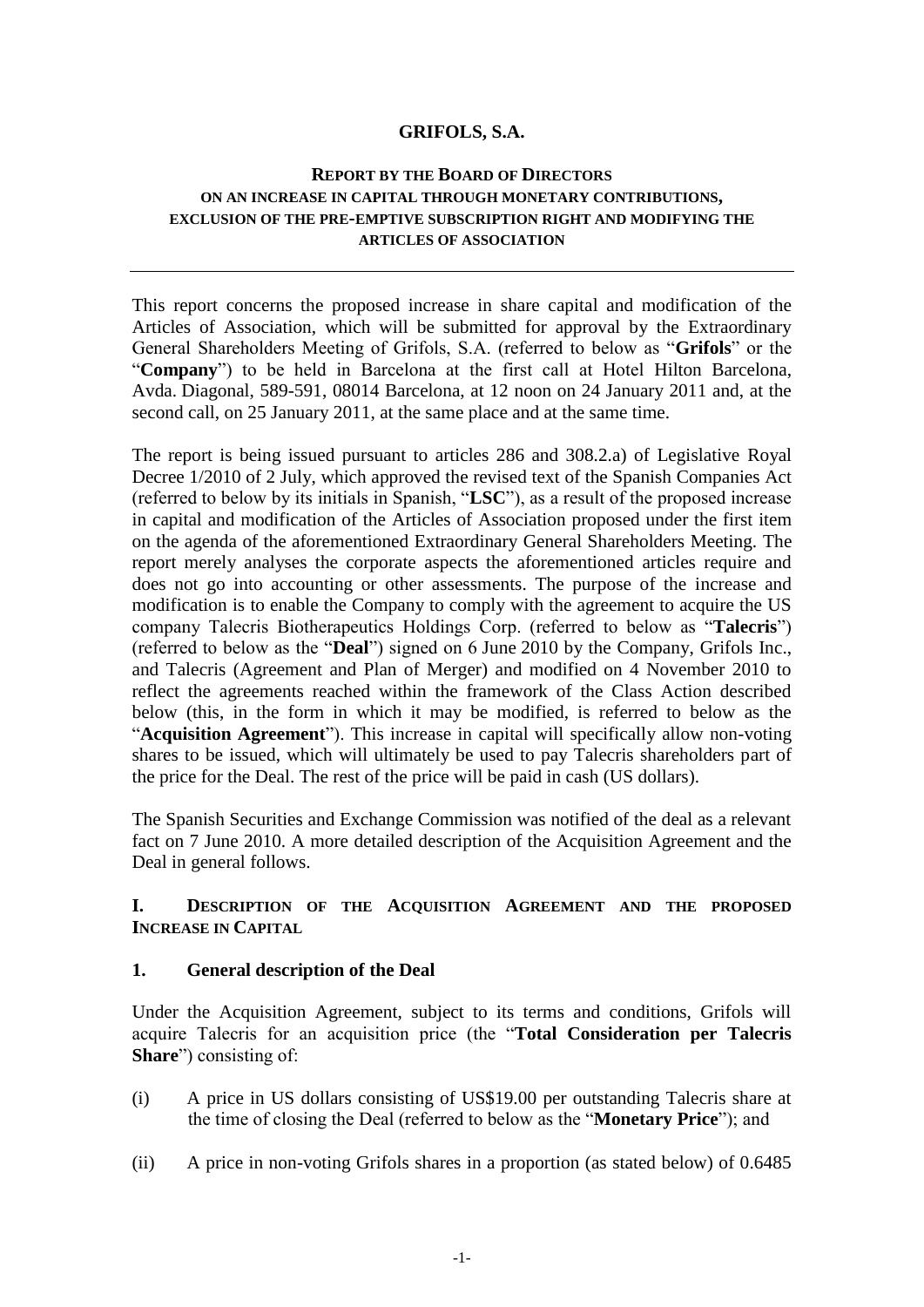or 0.641 non-voting Grifols shares per outstanding Talecris share at the time of closing the Deal, provided the total non-voting Grifols shares resulting from that exchange ratio does not exceed 87,000,000 non-voting shares, in which case the exchange ratio will be adjusted to the necessary extent (the "**Share Exchange Ratio**") (referred to below as the "**Price in Shares**"). The Share Exchange Ratio will differ based on the identity of the Talecris shareholder at the time of closing the Deal and will be equal to (a) 0.6485, generally speaking; and (b) 0.641, when the shareholder is Talecris Holdings, LLC or a Talecris director. The reason for the existence of this share exchange ratio specific to Talecris Holdings, LLC and Talecris's directors is a settlement agreement entered into on 29 October 2010, which put an end to the Class Action that had been brought by certain Talecris shareholders in the State of Delaware against Talecris and Grifols, among others. As a result of the settlement agreement, (i) appraisal rights have been granted to Talecris shareholders who so request, and (ii) Grifols has agreed to raise the maximum number of shares to be issued by 500,000 shares from 86,500,000 to 87,000,000.

Talecris shareholders that have a number of shares that, when the above Share Exchange Ratio is applied, gives a non-whole number of non-voting Grifols shares and therefore would be entitled to a fraction of a non-voting Grifols share, will not receive those fractions. They will instead receive consideration in US dollars, which shall be calculated based on the average price of Grifols ordinary shares for a period of 20 consecutive days before the second trading session for Grifols ordinary shares before the closing of the Deal.

Under the Acquisition Agreement, non-voting Grifols shares will also be represented by American Depositary Shares (referred to below as "**ADSs**").

On 31 May 2010, Talecris has a total of 122,875,752 common shares issued and outstanding. 12,015,271 Talecris common shares were also reserved and available for issue or delivery under certain incentive plans ongoing at Talecris. Lastly, an insignificant number of additional shares may have to be issued under other incentive plans at Talecris. It is estimated that, upon closing of the Deal, the number of Talecris common shares issued and outstanding will not exceed 135,000,000 shares.

Grifols will implement the Deal through Grifols Inc. (an American subsidiary wholly owned by the Company), which, immediately before the closing of the Deal, will have received (i) the necessary bank financing to pay part of the Monetary Price and (ii) the non-voting Grifols shares required to pay the part of the Price in Shares.

### **2. Implementation of the Deal in the USA**

The Deal is being implemented in the USA by reregistering Talecris in the State of Virginia (USA) and the takeover of the resulting company (acquiring company) and Grifols Inc. (acquired company). The following will be carried out on the Deal closing date in the USA:

(i) Reregistration of Talecris: under the Acquisition Agreement, subject to its terms and conditions, Talecris will be taken over by a newly incorporated company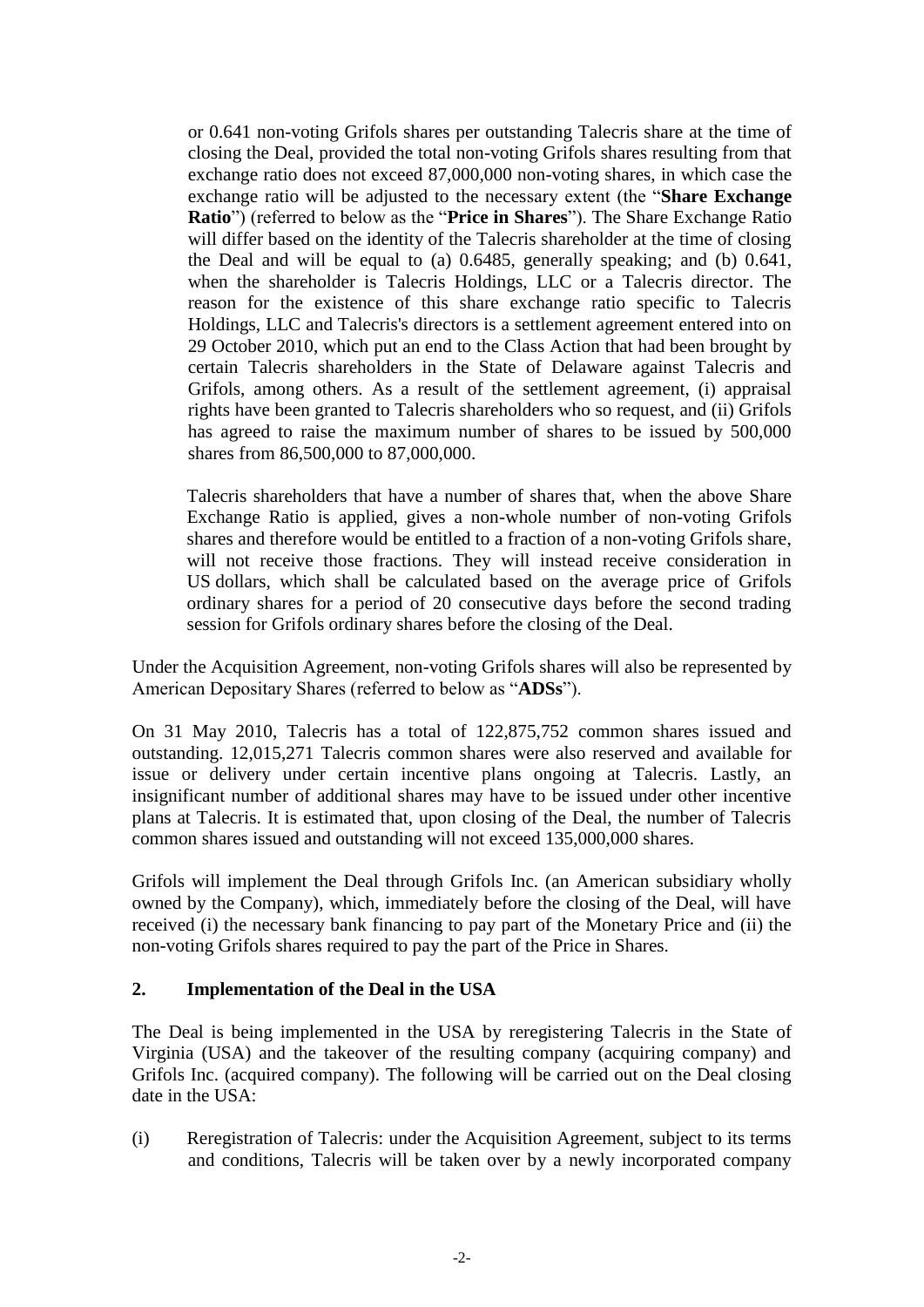wholly owned by Talecris, incorporated in accordance with the laws of the State of Virginia (USA) (referred to below as "**Talecris Virginia**"). Talecris Virginia will be the surviving company after the takeover. As a result of that takeover, each Talecris common share, with a par value of US\$0.01, shall be exchanged for a Talecris Virginia common share, with a par value of US\$0.01 (referred to below as the "**Reregistration**").

(ii) Takeover of Grifols Inc. (acquired company) by Talecris Virginia (acquiring company): immediately after the above takeover, subject to the terms and conditions in the Acquisition Agreement, Grifols Inc. will be taken over by Talecris Virginia. As a result of this new takeover (i) each Talecris Virginia common share will be converted into a right to receive the Total Consideration per Talecris Share; and (ii) each Grifols Inc. common share will be converted into a Talecris Virginia common share (referred to below as the "**Takeover**").

For that purpose, prior to the Takeover, Grifols Inc. must have the Monetary Price needed to pay the consideration of US\$19 per Talecris Virginia share and the non-voting shares required to pay the Price in Shares when the exchange ratio is applied, available in its assets. We will set out the procedure whereby Grifols Inc. will acquire these assets further below.

As a result of the Takeover, Grifols will become the sole shareholder owning 100% of Talecris Virginia's share capital.

# **3. Description and valuation of Talecris**

Due to the relationship between the monetary increase in capital this report concerns and the acquisition of Talecris's common shares (whereby, once the Deal has been performed, Talecris, in the form of its successor company, Talecris Virginia, will come to be a company wholly owned by Grifols), the Company will have a valuation report drawn up by a professionally qualified independent expert which, for the purpose of articles 67 to 69 of the Spanish Joint Stock Companies Act, will contain a description of Talecris and a valuation of Talecris, setting out the criteria used for the valuation and whether the valuation tallies with the capital and share premium of the non-voting shares to be issued in the Company's increase in capital.

# A. Description of Talecris

Talecris is a US company, the registered office of which is at c/o The Corporation Trust Company, 1209 Orange Street, New Castle County, Wilmington, Delaware 19801, USA and its IRS Employer Identification Number is 20-2533768. However, the Reregistration will result in its registered office being in the State of Virginia. Its common shares are admitted to trading on the *National Association of Securities Dealers Automated Quotation* (NASDAQ) in the USA

Talecris is one of the five largest companies in the blood products industry. Its headquarters are in North Carolina (USA) and it also has regional headquarters in Canada and Germany. It was created in 2005 from Bayer BP's Bioscience division and the services, contracts and fractionation capacity of Precision Pharma Services.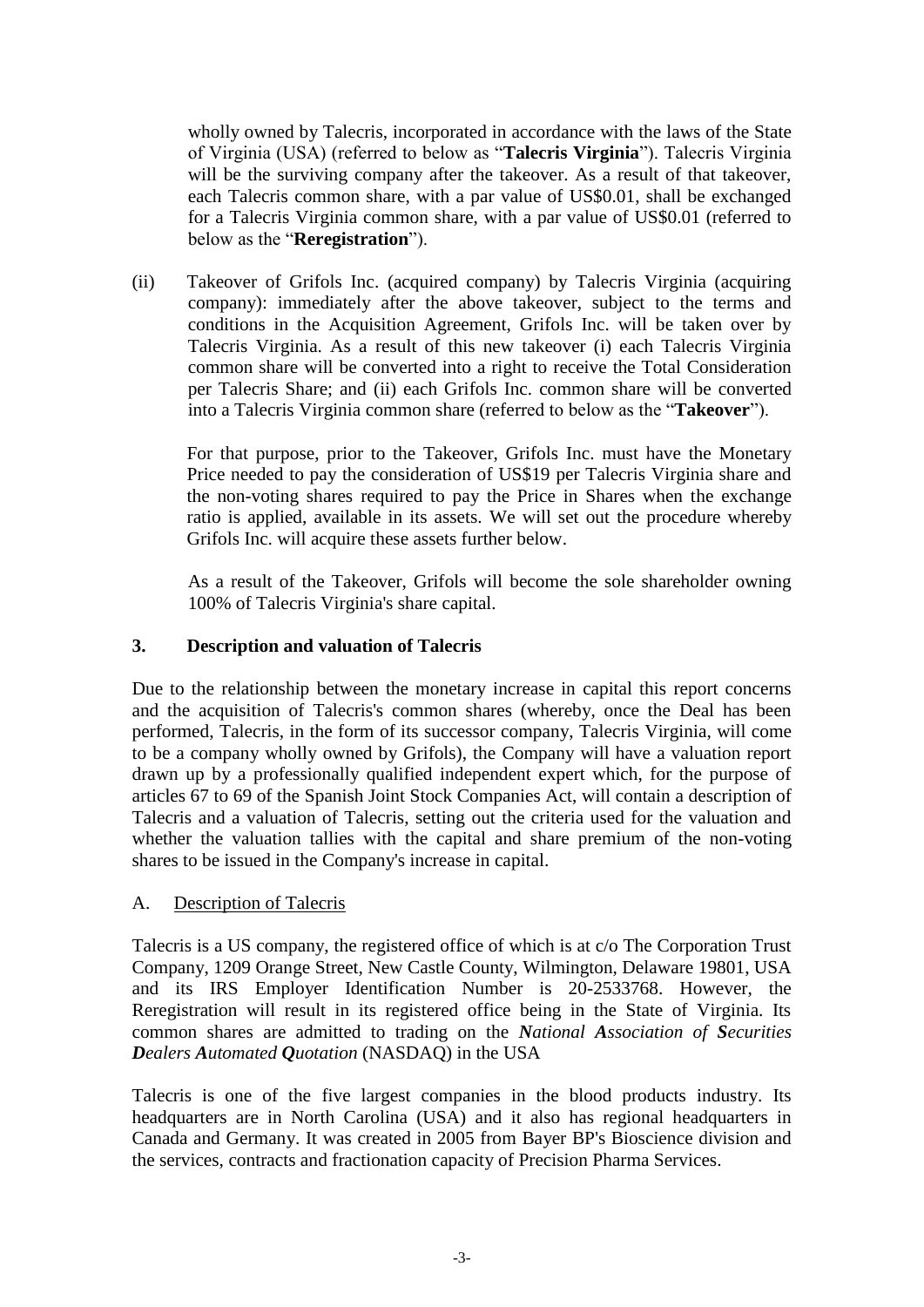It has a set of differentiated products in key segments:

- Gamunex®: An immunoglobulin concentrate made from human plasma, which has indications for a wide range of immune diseases. Gamunex<sup>®</sup> is a product with strong brand recognition as it has the highest number of medical indications in the USA. In addition, at the end of 2009, it received orphan drug status from the FDA for treatment of CIPD, a neurological disease that, according to various studies, is the disease most treatable with immunoglobulins. This orphan drug status will enable Talecris to be the only manufacturer able to promote this indication among the US medical community until 2015.
- Prolastin®: The alpha 1-antitrypsin protein is produced in the liver and is indicated for treating patients with a congenital deficit who develop pulmonary emphysema as adults. Prolastin® is far and away the leader in the global market for treating this disease, which, according to various studies, affects some 200,000 people in the USA and Europe, although many of them are as-yet undiagnosed. Talecris has a global market share of 76%.

Talecris has recently received FDA approval for a new generation of alpha 1-antitrypsin, Prolastin-C®, which improves the treatment of patients who need to use it chronically.

Talecris has well-established infrastructure and is developing a network of plasmapheresis centres capable of guaranteeing self-sufficiency in the raw material (plasma). It also has capacity for fractionation of 4.2 million litres of plasma/year at its two plants in Clayton and Melville (USA).

Talecris has a staff headcount of approximately 5,000 and in 2009 had a turnover of US\$1,533 million with an adjusted EBITDA of US\$447 million.

By product, in 2009 54% of its turnover came from sales of IVIG (Gamunex®), 21% from A1PI (Prolastin®), 6% from Fraction V, 3% from Factor 8 and 16% from other proteins. By geographical area, 80% of its turnover was concentrated in North America (66% in the USA and 14% in Canada), while the remaining 20% was in the European Union (12%) and the rest of the world (8%).

# B. Valuation of Talecris and valuation factors

 $\overline{a}$ 

As stated above, the price that Grifols is to pay per Talecris share will consist of US\$19 plus 0.641/0.6485 non-voting Grifols shares (albeit subject to adjustments as a result of the total maximum figure of non-voting shares to be issued). Based on (i) the price per Grifols common share at the close of trading on 4 June 2010 (the session immediately prior to public announcement of the Deal), which was  $\epsilon$ 9.27, and (ii) the exchange rate US\$1.2060:€1 established by the European Central Bank (ECB) for that day<sup>1</sup>, the sum

<sup>&</sup>lt;sup>1</sup> Pursuant to the Bank of Spain Resolution of 7 June 2010 (Official State Gazette ed. 139, 08/06/2010)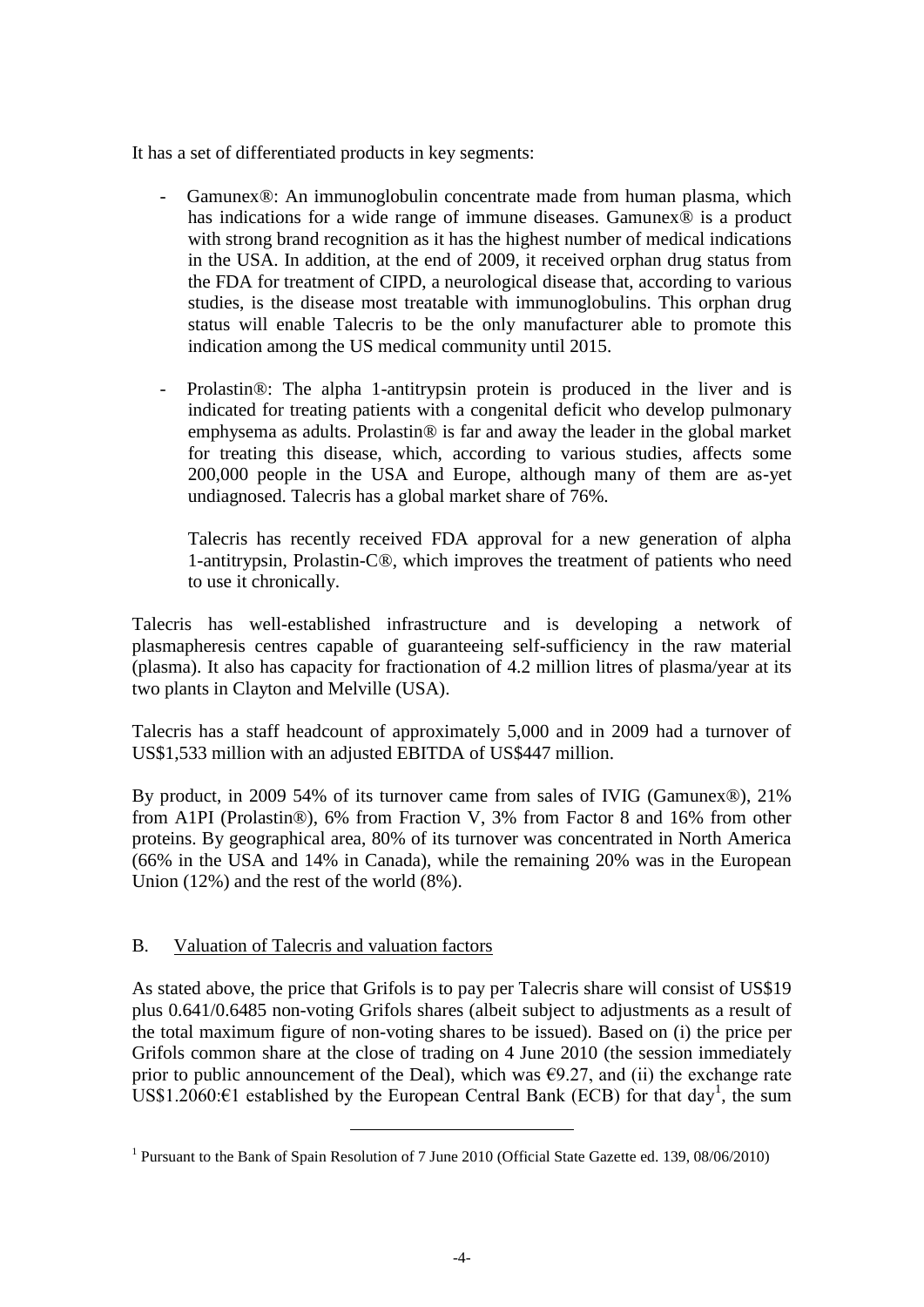of the Monetary Price and the Price in Shares gives a total price of (a)  $\epsilon$ 21.77 (US\$26.25) per Talecris share for Talecris shareholders with an exchange ratio equal to 0.6485 and (b)  $\epsilon$ 21.70 (US\$26.17) per Talecris share for Talecris shareholders with an exchange ratio equal to 0.641.

Although the Price in Shares will be paid in non-voting shares, Grifols common shares have been taken as a valuation reference because it is considered that both classes of shares will trade at similar prices, since once the Articles of Association have been modified, the non-voting shares will be granted substantially identical economic rights to the common shares, the possibility of benefiting from a takeover bid under the same conditions as common shares, and protection against resolutions that could result in dilution of the non-voting shares.

Grifols' Board of Directors has taken various factors into account in valuing Talecris's shares, such as:

The Deal's strategic sense

Grifols and Talecris have totally complementary business models, which will enable the two companies to make the most of commercial and industrial aspects, as well as their R&D project portfolios. Both companies are also a perfect fit in geographic terms and closing the Deal will allow Grifols to increase its presence in the USA considerably.

Merging the two companies will enable the creation of the world's third-largest vertically-integrated producer of blood products and increase their capacity to obtain and fractionate plasma, as the only company capable of offering 5% and 10% IVIG in the USA.

• Great financial sense for shareholders

Merging the two companies will create significant synergies worth approximately \$230 million per year from 2014 on. It will also enable immediate growth in profit per share, which the Board estimates at around 30% from the second year on.

Financing of the deal is fully backed by Deutsche Bank, Nomura, BBVA, BNP Paribas, HSBC and Morgan Stanley.

The Board considers that the deal will have the following benefits for Grifols:

• Increase in blood product production

Merging Grifols and Talecris will enable:

- an increase in plasma fractionation capacity and improved overall use;
- an increase in purification capacity; supplementing and rationalising capital investment (CAPEX);
- optimising the plasma obtained with lower costs;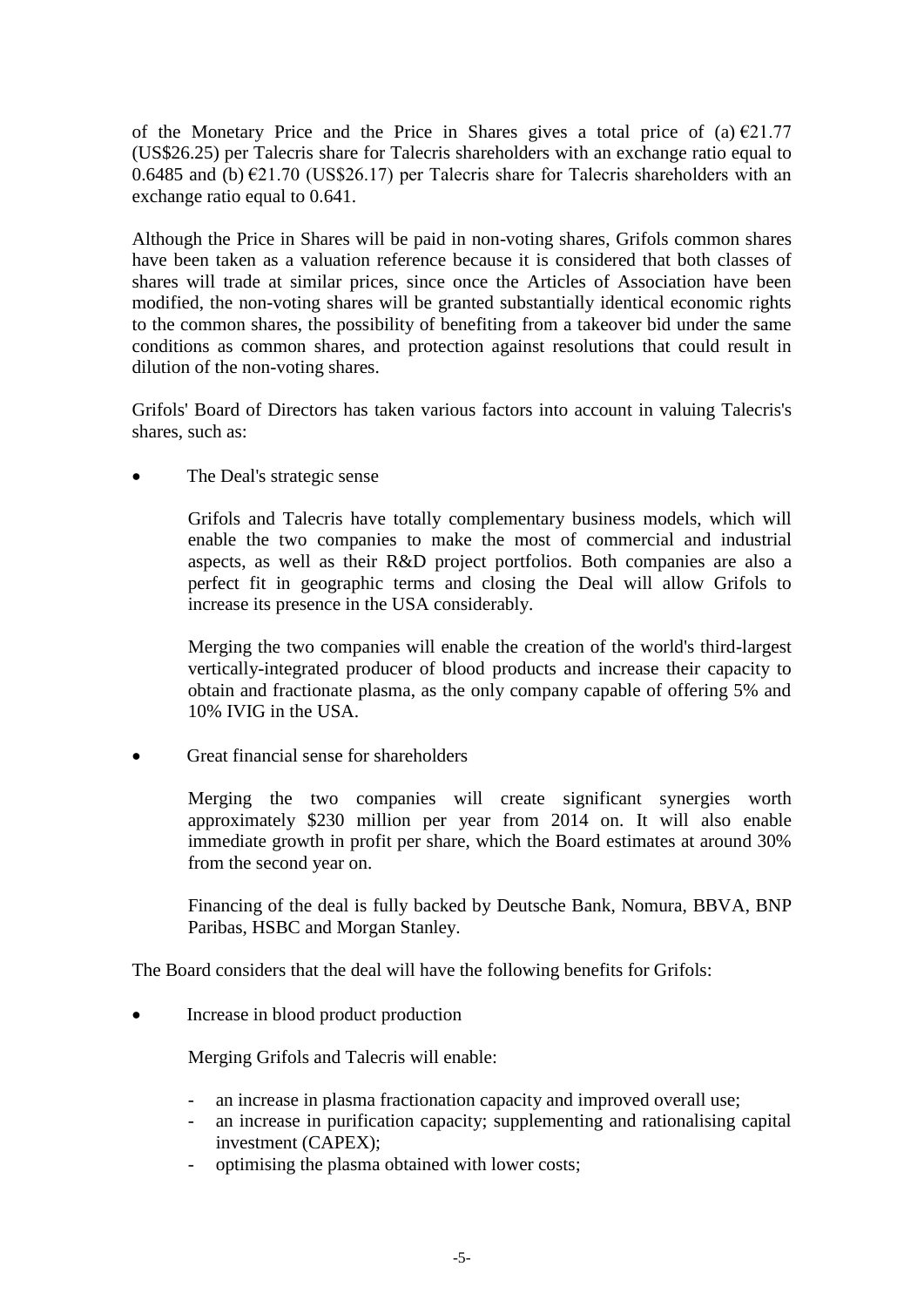- an increase in use per litre of plasma, which will improve margins;
- establishing complementary diagnostic laboratories; and
- optimising stock levels.
- Consolidating positioning and stability in the market

Also, from a commercial positioning viewpoint, the acquisition of Talecris by Grifols would imply:

- increasing and diversifying the products in our portfolio (expanding the treatment range);
- an excellent geographic fit;
- an increase in product availability;
- complementary R&D projects and an increase in R&D projects in the portfolio;
- consolidating our extensive experience and reputation among health regulators (FDA, EMEA, etc.); and
- opening up business opportunities in therapies with recombinant products.

## **4. Proposed increase in capital. Issue and initial subscription of non-voting shares**

### A. Proposed increase in capital

As mentioned above, Grifols Inc. must have the Monetary Price and the Price in Shares available at the time of closing the Deal, so it may deliver them to the Talecris Virginia shareholders as consideration for their respective shares when the Takeover mentioned in section 2 above is carried out.

So that it may pay the Price in Shares, before the closing of the Deal, Grifols shall issue and have outstanding a maximum of 87,000,000 non-voting shares with a par value of  $\epsilon$ 0.10. The new non-voting shares shall be Class B shares in the Company, while the common shares will become Class A.

To that end, as stated in the following section, the Company's Articles of Association will be modified so that article 6 refers to the creation of a new class of share, which will group together the non-voting shares, and will be called Class B, as mentioned above, and an article 6 bis will be added, which will set out the terms of the non-voting or Class B shares.

With regard to the Price in Shares, a lending institution (referred to below as the "**Subscription Agent**"), which is expected to be Banco Bilbao Vizcaya Argentaria, S.A., will initially subscribe the non-voting shares, under the terms of the relevant agreement, through a monetary contribution. In order to do this, the General Shareholders Meeting must first have excluded the pre-emptive subscription right the current shareholders hold as stated in the proposed resolution. The Board of Directors, or any of its members in the event of the latter substituting the former, shall determine the subscription price, no later than the date on which the increase in capital is performed, pursuant to the criteria set out in this report. The Subscription Agent is only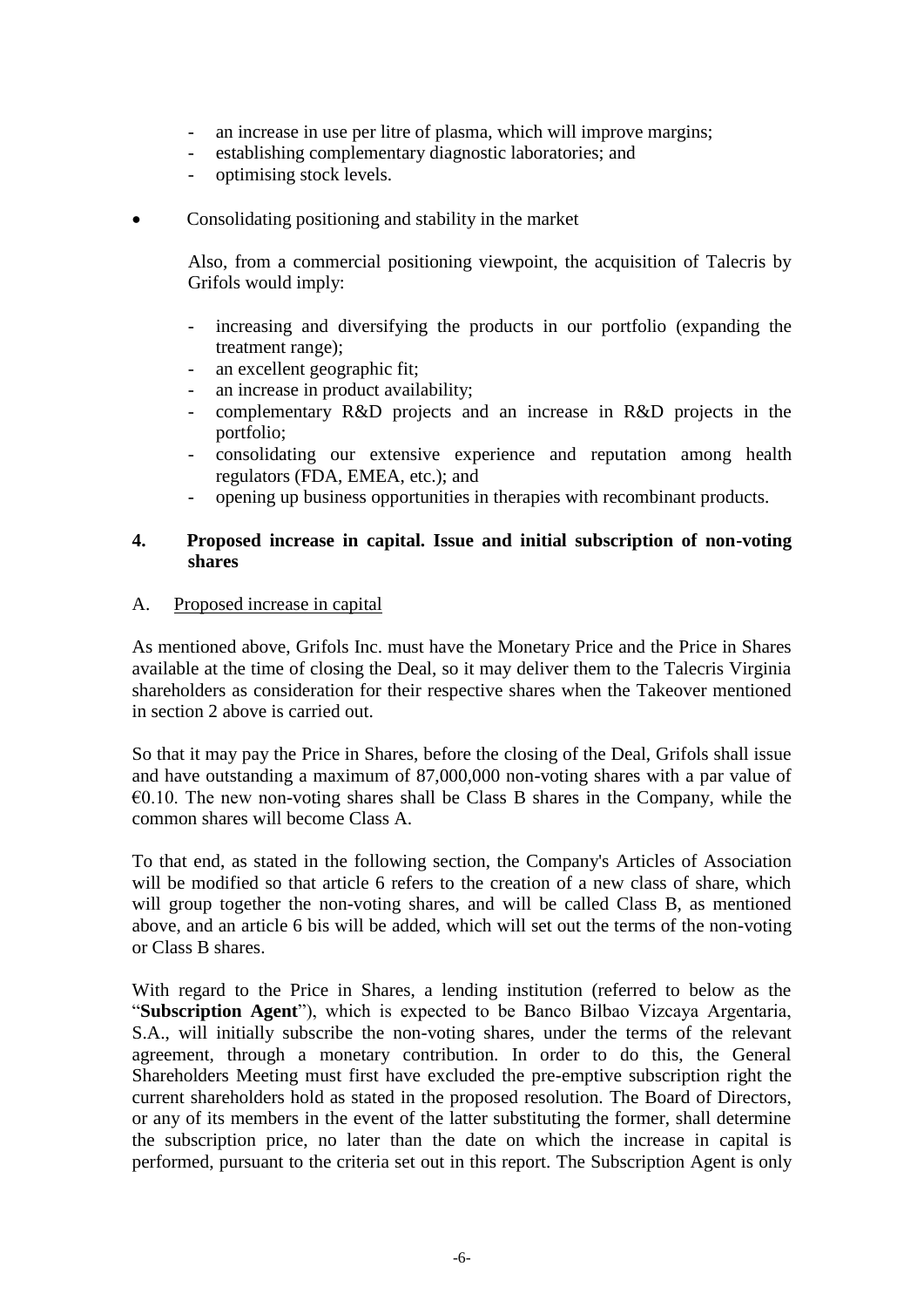intended to subscribe the number of non-voting shares that, at the time the increase in capital is performed, are expected to result from applying the Share Exchange Ratio to the number of Talecris shares issued and outstanding at the time of closing the Deal. Immediately afterwards, Grifols will use the monetary contribution received from the Subscription Agent to subscribe an identical increase in Grifols Inc.'s share capital. Once Grifols' increase in capital has been registered in Barcelona Companies Registry and immediately before closure of the Deal, Grifols Inc. will use the money received in its increase in capital to pay the price for the non-voting shares to the Subscription Agent. It will pay the same amount as the Subscription Agent paid to subscribe the increase in capital.

The Subscription Agent is intended to subscribe the non-voting shares once all of the conditions for closure of the Deal have been met, except for those concerning the issuing and admission to trading of the non-voting shares, and those that may only be met on the closing date itself.

Grifols Inc. shall pay the price for the non-voting shares for the exclusive purpose of non-voting shares being delivered to the depositary issuing the ADS, which will receive them on behalf of Talecris's shareholders.

As far as the Monetary Price is concerned, in parallel Grifols Inc. will receive the bank financing needed to have the necessary liquidity to pay the part of the acquisition price consisting of cash.

Closure of the Deal is subject to the usual conditions, including approval of the takeover by Talecris's shareholders, approval of the issuing of non-voting shares by Grifols' shareholders, as mentioned in this report, and authorisation by the antitrust authorities. The Deal is therefore subject to possible changes to its terms being agreed by the parties or being necessary in order for those conditions to be met. Grifols' directors may agree to those changes and alterations of circumstances and a modification of the increase in capital resolution this report concerns will not be required provided the changes do not directly affect the terms of the increase in capital resolution itself. Similarly, the increase in capital referred to in this report will not be carried out if any of the conditions to which the Deal is subject is not met and has not been waived by the **Parties** 

### B. Issue price for non-voting Grifols shares

The issue price (par value plus share premium) for each non-voting Grifols share shall be determined by the Board of Directors, or any of its members if the Board is substituted in exercising this authority by its members, when the delegation is carried out pursuant to article 297.1.a) of the LSC, and shall be equal to the closing price for Grifols common shares in the Spanish Stock Market Interconnection System (*Sistema de Interconexión Bursátil Español* - SIBE) the stock market business day immediately prior to the date on which the Extraordinary General Shareholders Meeting is held, provided that closing price:

(i) is greater than  $63.11$  (the net asset value per share of Grifols common shares according to the Company's consolidated financial statements as at 30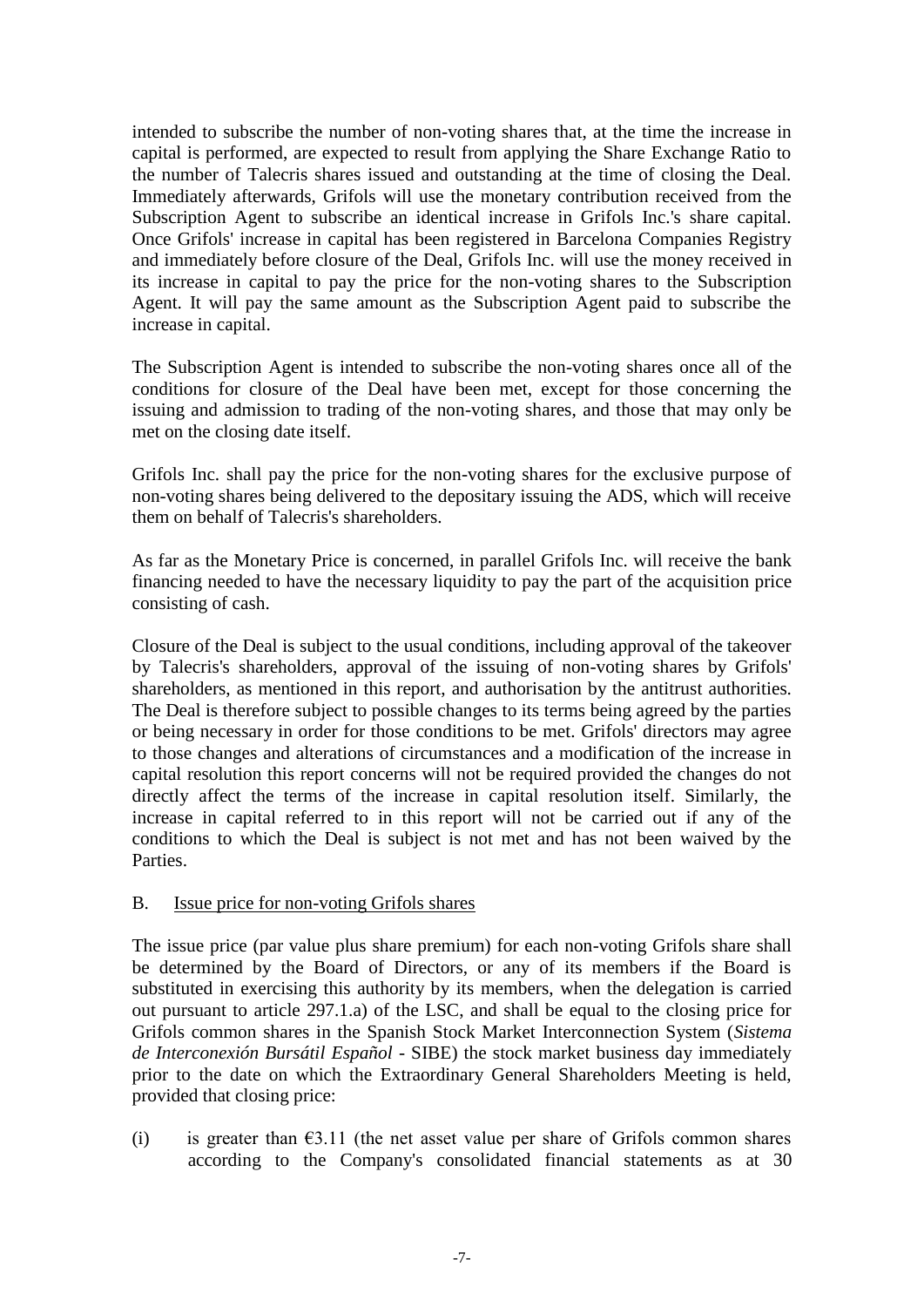September 2010); if it is equal to or less than that figure, the issue price shall be equal to 3.12; and

(ii) no higher than  $\epsilon$ 9.27 (the price of Grifols common shares at the close of trading on 4 June 2010); if it is higher, the issue price shall be  $\epsilon$ 9.27.

The directors hereby state, pursuant to article 505 LSC, that the net asset value per share for Grifols common shares according to the Company's consolidated financial statements as at 30 September 2010, which were audited by the Company's auditor with an unqualified opinion, was  $63.11$ .

As mentioned above, the non-voting shares are expected to trade at the same price as the voting shares. In view of other comparable precedents in companies with voting and non-voting shares, the directors do not consider that the non-voting shares should be attributed a higher value than common shares.

### C. Number and value of the shares to be delivered

As mentioned above, Grifols will issue a maximum of 87,000,000 Class B shares, with a par value of  $\epsilon$ 0.10, belonging to the same class and series, which will be non-voting shares in the Company with the rights established in Article 6 bis of the Articles of Association, which shall be added as stated in the proposal referred to in section II.

The shares shall be represented by book entries and shall be governed by the Stock Market Act and other applicable provisions. The ledger in which the book entries will be recorded shall be kept by Sociedad de Gestión de los Sistemas de Registro, Compensación y Liquidación de Valores, S.A.U. (Iberclear) and its participating institutions.

## **II. FULL TEXT OF THE PROPOSED MODIFICATIONS TO THE ARTICLES OF ASSOCIATION**

The proposed modifications to the Articles of Association, the full text of which is set out below, are intended to adapt the Articles of Association to the agreement governing the Deal with regard to the existence of the new non-voting shares and the terms and conditions applicable thereto.

In order to guarantee that Class B shareholders are protected and treated in the same way as Class A shareholders, in certain cases of particular relevance to the Company, the right of Class B shareholders to redemption in the event of a takeover bid being made and settled under certain conditions, and the resolutions for which Class B shareholders must vote in a separate shareholders meeting, are specifically regulated.

Below is the wording proposed to the General Shareholders Meeting for including the terms and conditions regulating non-voting (Class B) shares in the Articles of Association, by modifying article 6 and adding a new article 6 bis, which will govern the rights and obligations of those shares once they have been issued by the Board of Directors, or by any of its members in the event of the latter substituting the former,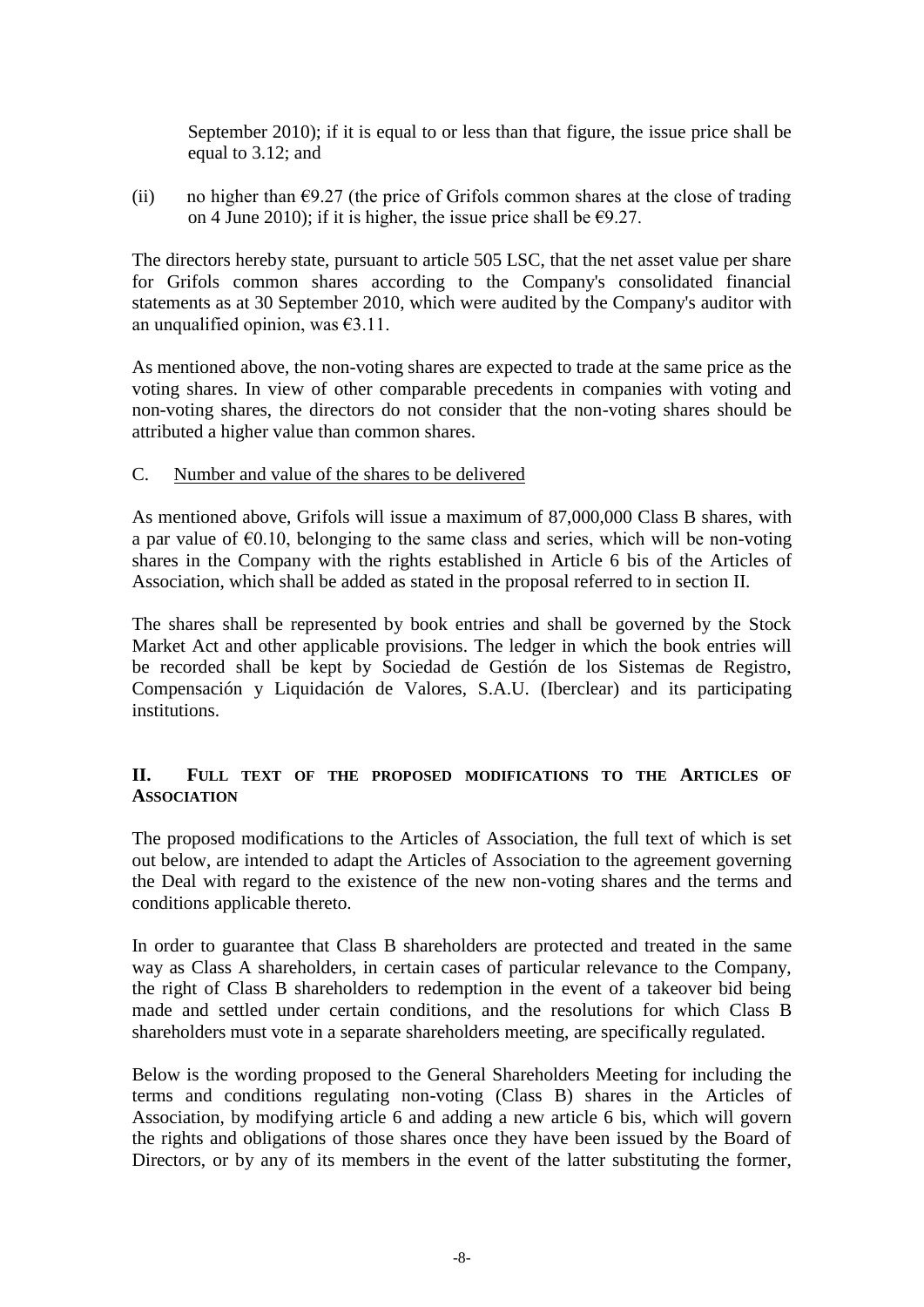pursuant to the delegation granted by the General Shareholders Meeting. In accordance with the foregoing, articles 6 and 6 bis would be worded as stated below.

# "*Article 6- Share Capital*

- **1.** *Shares. The share capital of the Company is 106,532,449.50 euros, represented by 213,064,899 shares, fully subscribed and paid-up, pertaining to two separate classes:*
- 1.1. *213,064,899 shares pertaining to Class "A", having a nominal value of 0.50 euros each, all of which belong to the same class and series, and being the ordinary shares of the Company (the "Class A Shares"); and*
- 1.2. *0 shares pertaining to Class "B", having a nominal value of 0.10 euros each, all of which belong to the same class and series, and being non-voting shares of the Company with the preferential rights set forth in Article 6 Bis of these By-Laws (the "Class B Shares" and, together with the Class A Shares, the "shares").*
- **2.** *Form of representation. The shares are represented in book-entry form and are governed by the Securities Market Act (Ley del Mercado de Valores) and such other provisions as may be applicable. The book-entry registry shall be maintained by the Sociedad de Gestión de los Sistemas de Registro, S.A. (Iberclear) and its participant entities.*

# *Article 6 Bis.- Terms and conditions of the Class B Shares*

# **1.** *General*

*Each Class B Share shall be treated in all respects, in spite of having a lower nominal value, as being identical to one Class A Share, and Class B Shares shall not be subject to discriminatory treatment relative to the Class A Shares, except that the Class B Shares (i) are not entitled to voting rights; and (ii) have the preferred dividend, liquidation preference and other rights set forth in this Article 6 Bis.*

*The right of each Class B Share to the dividends and other allocations and distributions other than the Preferred Dividend and the preferential subscription right (derecho de suscripción preferente) and the free allotment right (derecho de asignación gratuita de acciones) of each Class B Shares are the ones set forth in paragraphs 3.1 and 6.1 of this Article 6 Bis and are equal to those of a Class A Share, in spite of the nominal value of a Class B Share being lower than the nominal value of a Class A Share, as permitted by Articles 98 to 103 and 498 to 499 of the Spanish Companies Law (Ley de Sociedades de Capital).*

# **2.** *Preferred Dividend*

2.1. *Calculation. Each Class B Share entitles its holder to receive a minimum annual preferred dividend out of the distributable profits for each year at the end of which it is still in issue (the "Preferred Dividend" and each fiscal year in respect of which the Preferred Dividend is calculated, a "Calculation Period") equal to*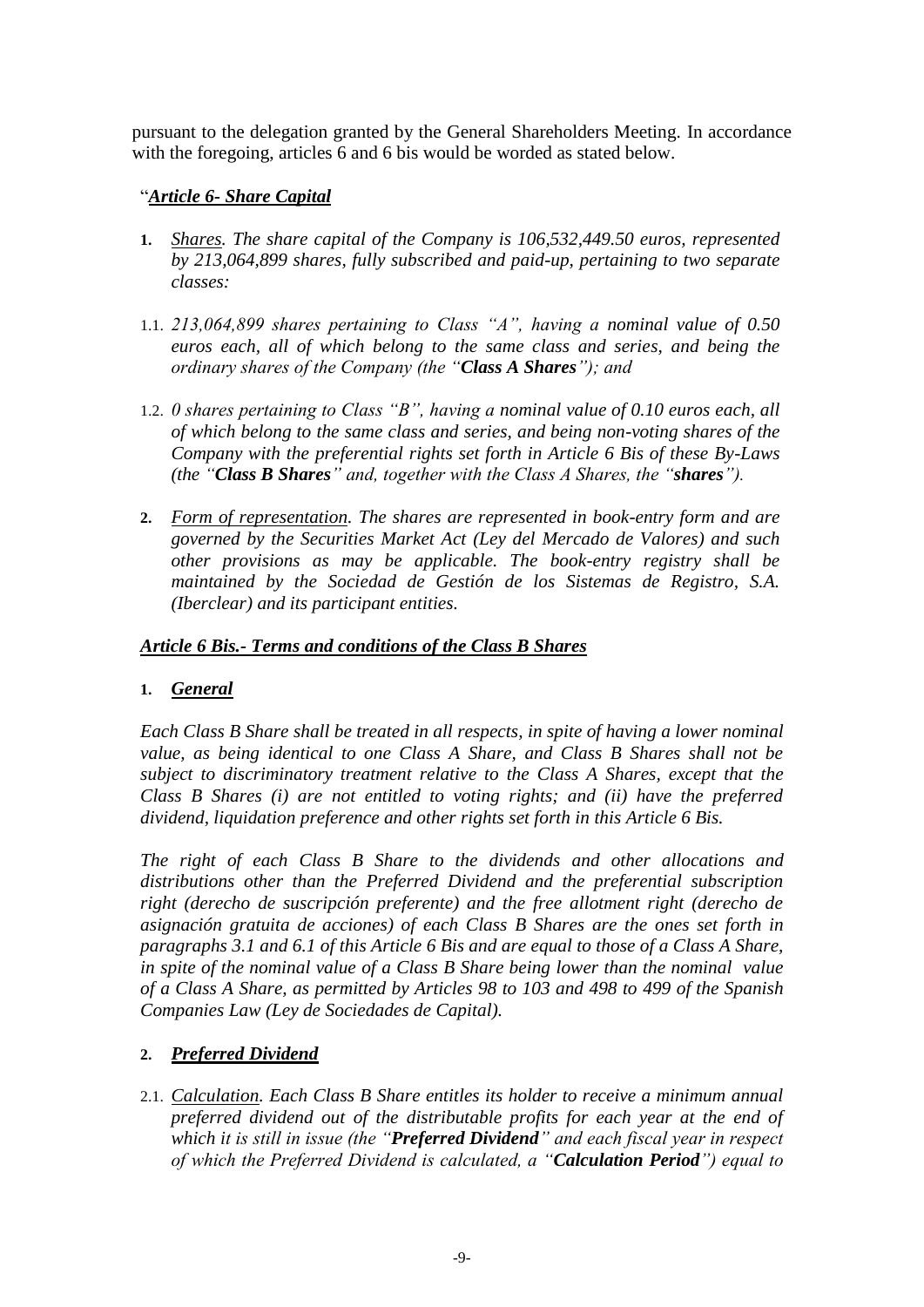*0.01 euros per Class B Share.*

- 2.2. *Preference. The Company shall pay the Preferred Dividend on the Class B Shares for a Calculation Period before any dividend out of distributable profits obtained by the Company during such Calculation Period is paid on the Class A Shares.*
- 2.3. *Accrual. Payment. Non-cumulative nature.*
	- (A) *The Preferred Dividend on all the Class B Shares in issue at the end of the Calculation Period shall be paid by the Company to the holders of the Class B Shares within the nine months following the end of such Calculation Period in the amount such aggregate Preferred Dividend does not exceed the distributable profits obtained by the Company during such Calculation Period.*
	- (B) *If during a Calculation Period the Company has not obtained sufficient distributable profits to pay in full, out of distributable profits obtained by the Company during such Calculation Period, the Preferred Dividend on all the Class B Shares in issue for such Calculation Period, the part of the aggregate Preferred Dividend that exceeds the distributable profits obtained by the Company during such Calculation Period shall be neither paid nor accumulated as dividend payable in the future..*
- 2.4. *Voting rights in case of non-payment of the Preferred Dividend. Lack of payment, total or partial, of the Preferred Dividend during a Calculation Period due to the Company not having obtained sufficient distributable profits to pay in full the Preferred Dividend for such Calculation Period, shall not cause the Class B Shares to recover any voting rights.*

# **3.** *Other Dividends*

3.1. *Each Class B Share entitles its holder to receive, in addition to the Preferred Dividend, the same dividends and other distributions (in each case, whether in cash, securities of the Company or any of its subsidiaries, or any other securities, assets or rights) as one Class A Share and, therefore, each Class B Share shall be treated as one Class A Share for purposes of any dividends and other distributions made on Class A Shares, including as to the timing of the declaration and payment of any such dividend or distribution..*

# **4.** *Redemption rights*

4.1. *Redemption event. Each Class B Share entitles its holder to have it redeemed as set forth in this section 4 if a tender offer for all or part of the shares in the Company is made and settled (in whole or in part) except if holders of Class B Shares have been entitled to participate in such offer and have their shares acquired in such offer equally and on the same terms as holders of Class A Shares (including, without limitation, for the same consideration) (each such a tender offer, a "Redemption Event").*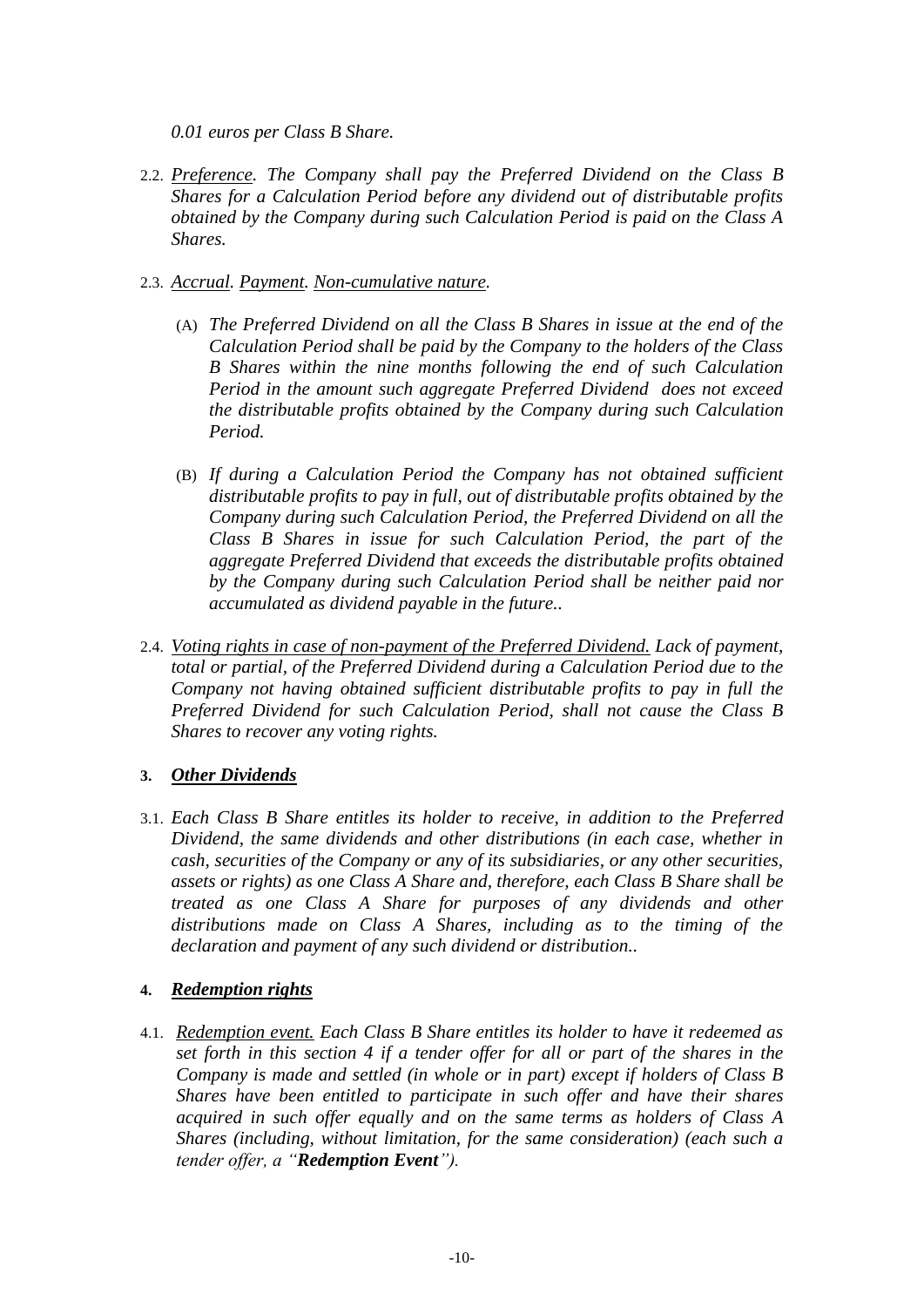4.2. *Maximum number of shares of Class B Shares to be redeemed in a given Redemption Event. Notwithstanding the foregoing, Class B Shares redeemed following a given Redemption Event shall not represent a percentage over the total Class B Shares in issue at the time the tender offer causing that Redemption Event is made in excess of the percentage that the sum of Class A Shares (i) to which the offer causing the Redemption Event is addressed; (ii) held by the offerors in that offer; and (iii) held by persons acting in concert with the offerors or by persons having reached an agreement relating to the offer with the offerors represent over the total Class A Shares in issue at the time the tender offer causing that Redemption Event is made.*

*In the event that due to the application of the limit referred above not all Class B Shares in respect of which the redemption right has been exercised in connection with a Redemption Event may be redeemed, the Class B Shares of each holder to be redeemed shall be reduced relative to the number of Class B Shares in respect of which such holder has exercised the redemption rights so that the above referred limit is not exceeded.*

- 4.3. *Redemption Process. Upon the occurrence of a Redemption Event,* 
	- (A) *Announcement: The Company shall, for informational purposes only, and within 10 days of the date on which a Redemption Event occurs, publish in the Commercial Registry Gazette, the Spanish Stock Exchanges Gazette and in at least two of the newspapers with widest circulation in Barcelona an announcement informing the holders of Class B Shares of the occurrence of a Redemption Event and the process for the exercise of the redemption right in connection with such Redemption Event.*
	- (B) *Exercise by holders: Each holder of Class B Shares shall be entitled to exercise its redemption right for two months from the first date of settlement of the offer causing the Redemption Event by notifying their decision to the Company. The Company shall ensure that the notification of exercise of the redemption right may be made through the systems of the Spanish Central Securities Depository (Sociedad de Gestión de los Sistemas de Registro, Compensación y Liquidación de Valores, S.A.) (Iberclear).*
	- (C) *Price: The redemption price to be paid by the Company for each Class B Share for which the redemption right has been exercised shall be the sum of (i) the amount in euros of the highest consideration paid in the offer causing the Redemption Event plus (ii) interest on the amount referred to in (i) from the date the offer causing the Redemption Event is first settled until the date of full payment of the redemption price, at rate equal to one year Euribor plus 300 basis points.*

*For purposes of the previous paragraph, the amount in euros corresponding to any non-cash consideration paid in the offer causing the Redemption Event shall be the market value of such non-cash*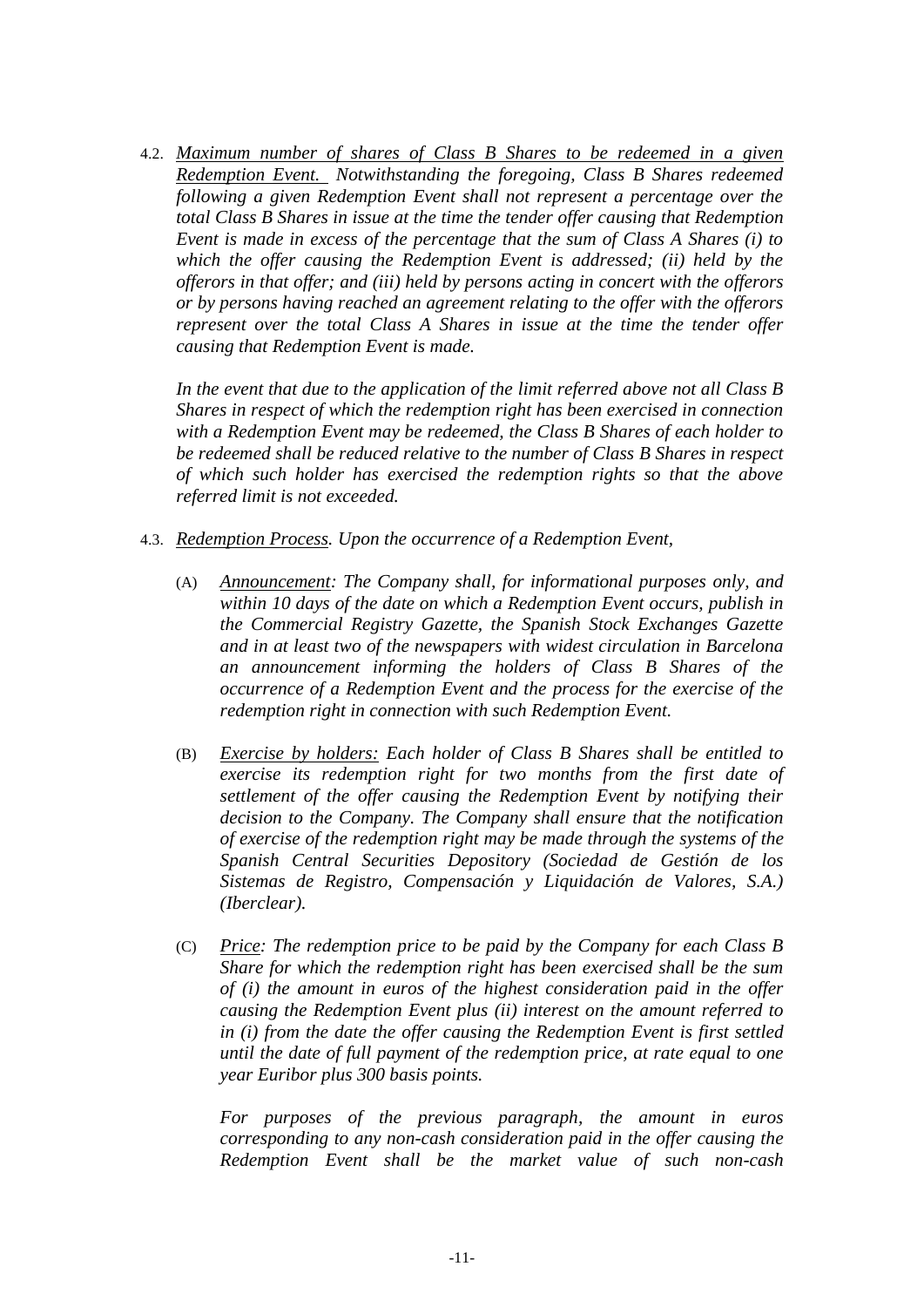*consideration as at the date the offer causing the Redemption Event is first settled. The calculation of such market value shall be supported by at least two independent experts designated by the Company from auditing firms of international repute.*

- (D) *Formalization of the Redemption: The Company shall, within 40 days of the date on which the period for notification of the exercise of redemption rights following a Redemption Event lapses, take all the necessary actions to (a) effectively pay the redemption price for the Class B Shares in respect of which the redemption rights has been exercised and complete the capital reduction required for the redemption; and (b) reflect the amendment to Article 6 of these By-Laws deriving from the redemption. In this respect, the Directors of the Company are hereby authorized and obligated to take all such actions, including (a) completing the capital reduction required for the redemption; (b) the granting of the relevant public deeds and registration with the Commercial Registry of the changes in Article 6 of these By-Laws deriving from the redemption of Class B Shares; (c) the formalization of the amendment of the book-entries in the book-entry registry; (d) and the making of the relevant filings and requests with any other persons, including the Spanish Central Securities Depository (la Sociedad de Gestión de los Sistemas de Registro, Compensación y Liquidación de Valores, S.A.) (Iberclear), the Spanish Stock Exchanges, The Spanish Securities Exchange Commission and the Commercial Registry.*
- 4.4. *Effect on Dividends. After a Redemption Event occurs and until the redemption price for the Class B Shares in respect of which the redemption right has been exercised has been paid in full, the Company shall not be able to declare or pay any dividends nor any other distributions to its shareholders (in each case, whether in cash, securities of the Company or any of its subsidiaries, or any other securities, assets or rights).*

# **5.** *Preferential liquidation rights*

- 5.1. *Each Class B Share entitles its holder to receive, upon the winding-up and liquidation of the Company, an amount (the "Liquidation Preference") equal to the sum of (i) the nominal value of such Class B Share, and (ii) the share premium paid up for such Class B Share when it was subscribed for.*
- 5.2. *The Company shall pay the Liquidation Preference on the Class B Shares before any amount on account of liquidation is paid on the Class A Shares.*
- 5.3. *Each Class B Share entitles its holder to receive, in addition to the Liquidation Preference, the same amount on account of liquidation as one Class A Share.*

### **6.** *Other rights*

6.1. *Subscription rights.*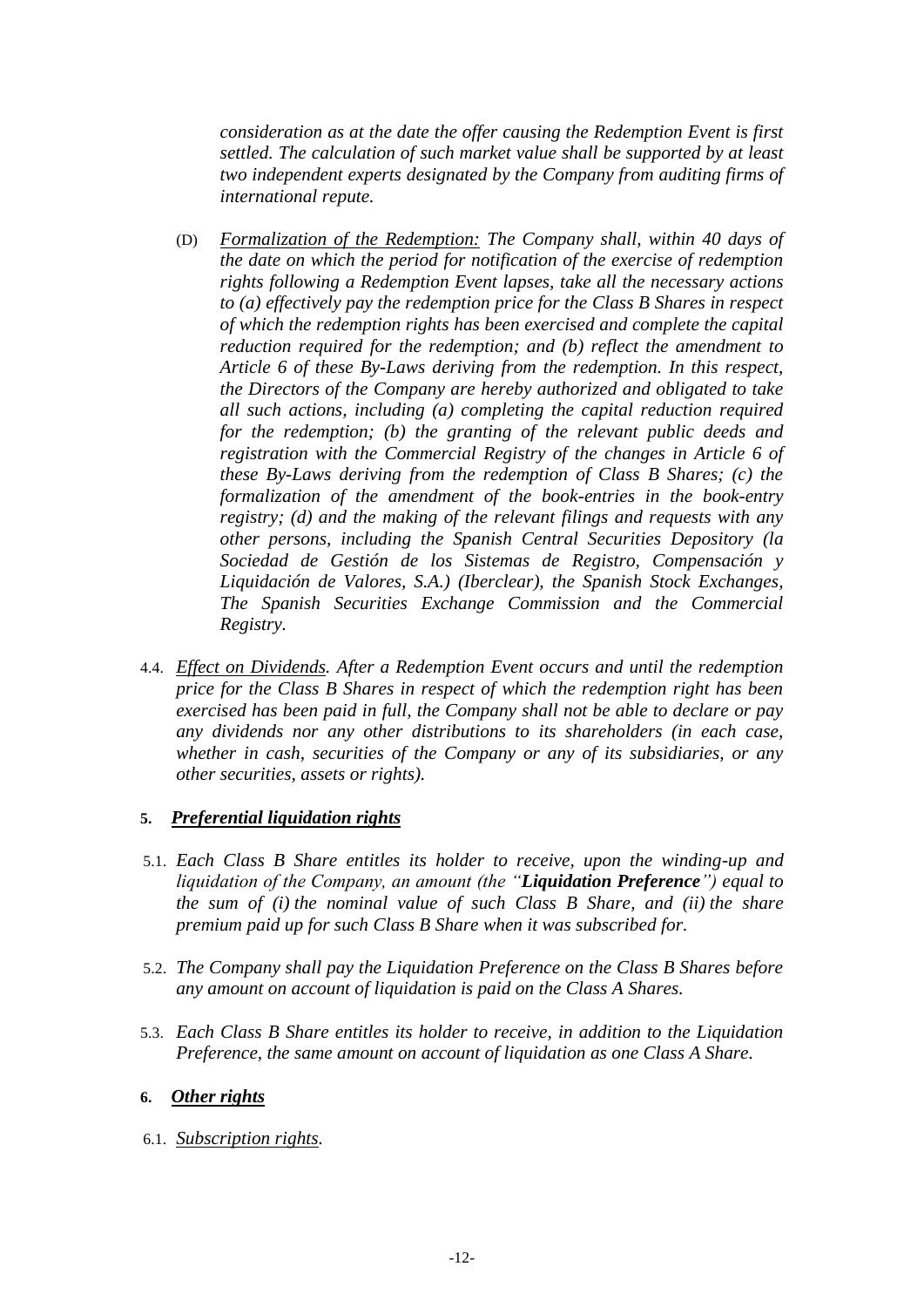*Each Class B Share entitles its holder to the same rights (including preferential subscription right (derecho de suscripción preferente), and the free allotment right (derecho de asignación gratuita) as one Class A share in connection with any issuance, granting or sale of (i) any shares in the Company, (ii) any rights or other securities exercisable for or exchangeable or convertible into shares in the Company or (iii) any options, warrants or other instruments giving the right to the holder thereof to purchase, convert, subscribe or otherwise receive any securities in the Company.* 

#### *As exceptions to the foregoing,*

- (A) *the preferential subscription right and the free allotment right of the Class B Shares shall be only over new Class B Shares, and the preferential subscription right and the free allotment right of a Class A Share shall be only over new Class A Shares in each capital increase which meets the following three requirements (i) entail the issuance of Class A Shares and Class B Shares in the same proportion as Class A Shares and Class B Shares represent over the share capital of the Company at the time the resolution on the capital increase is passed; (ii) grants preferential subscription rights or free allotment rights, as applicable, to the Class B Shares over the Class B Shares being issued in the capital increase in the same terms as preferential subscription rights or free allotment rights, as applicable, are granted to the Class A Shares over the Class A Shares being issued in the capital increase; and (iii) in which no other shares or securities are issued; and*
- (B) *likewise, the preferential subscription right and the free allotment right of a Class B Share shall be only over instruments giving the right to purchase, convert, subscribe or otherwise receive Class B Shares and the preferential subscription right and the free allotment right of a Class A Share shall be only over instruments giving the right to purchase, convert, subscribe or otherwise receive Class A Shares in each issuance which meets the following three requirements (i) entail the issuance of instruments giving the right to purchase, convert, subscribe or otherwise receive Class A Shares and instruments giving the right to purchase, convert, subscribe or otherwise receive Class B Shares in the same proportion as Class A Shares and Class B Shares represent over the share capital of the Company at the time the resolution on the capital increase is passed; (ii) grants preferential subscription rights or free allotment rights, as applicable, to the Class B Shares over the instruments giving the right to purchase, convert, subscribe or otherwise receive Class B Shares being issued in such issuance in the same terms as preferential subscription rights or free allotment rights, as applicable, are granted to the Class A Shares over the instruments giving the right to purchase, convert, subscribe or otherwise receive Class A Shares being issued in such issuance; and (iii) in which no other shares or securities are issued.*
- 6.2. *Separate vote at the general shareholders meeting on Extraordinary Matters. Without prejudice and in addition to the rights provided in Article 103 of the*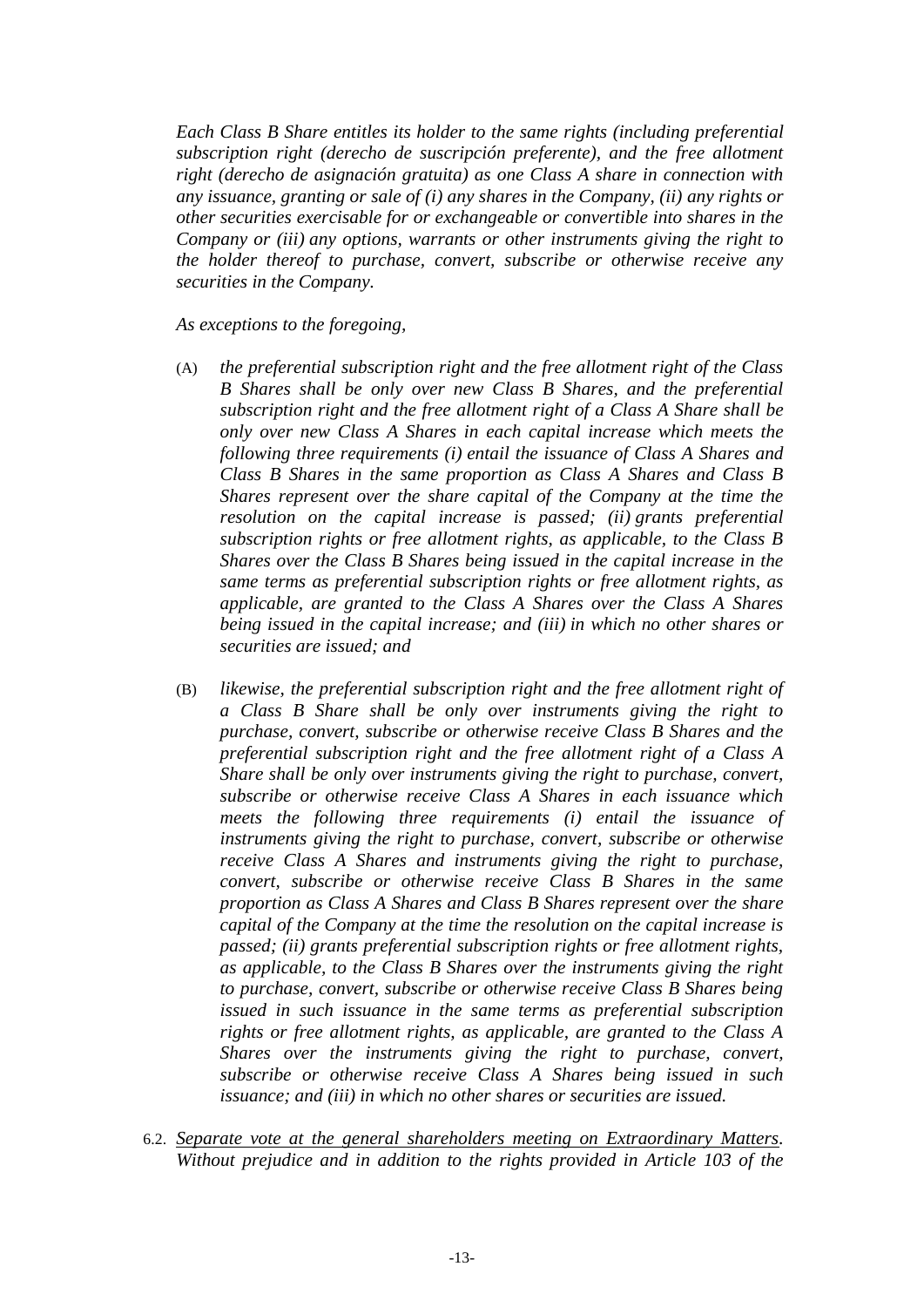*Companies Law [Ley de Sociedades de Capital] but also in order to protect Class B Shares, resolutions of the Company on the following matters (the "Extraordinary Matters") will require, in addition to the resolution being approved pursuant to Article 17 of these By-Laws, the approval of a majority of Class B Shares then in issue:*

- (A) *Any resolution (i) authorizing the Company or any subsidiary of the Company to repurchase or acquire any Class A Shares in the Company, except for pro rata repurchases available equally to holders of Class B Shares on the same terms and at the same price as offered to holders of Class A Shares or (ii) approving the redemption of any shares in the Company and any share capital reductions (through repurchases, cancellation of shares or otherwise) other than (a) those redemptions mandatory by law and (b) those redemptions which affect equally Class A Shares and Class B Shares and in which each Class B is treated equally and on the same terms as one Class A Share in such transaction;*
- (B) *Any resolution approving the granting or sale (or authorizing the Board of Directors of the Company to issue, grant or sell) (i) any shares in the Company, (ii) any rights or other securities exercisable for or exchangeable or convertible into shares in the Company or (iii) any options, warrants or other instruments giving the right to the holder thereof to purchase, convert, subscribe or otherwise receive any securities in the Company, except, for (i), (ii) and (iii), (A) if each Class B Share is treated equally as one Class A Share in the relevant issuance, grant or sale and, therefore, has preferential subscription or allotment rights in the relevant issuance, grant or sale to the same extent, if any, as a Class A Share or (B) if the issuance is made in accordance with section 6.1;*
- (C) *Any resolution approving unconditionally or not (i) a transaction subject to Law 3/2009 (including, without limitation, a merger, split-off, crossborder redomiciliation or global assignment of assets and liabilities), except if in such transaction each Class B Share is treated equally as one Class A Share in all respects; or (ii) the dissolution or winding-up of the Company, except where such resolution is mandatory by law;*
- (D) *Any resolution for the delisting from any stock exchange of any shares of the Company; and*
- (E) *Generally, any resolution and any amendment of the Company's By-Laws which directly or indirectly adversely affects the rights, preferences or privileges of the Class B Shares (including any resolution that adversely affects the Class B Shares relative to the Class A Shares or that positively affects the Class A Shares relative to the Class B Shares, or that affects the provisions in these By-laws relating to the Class B Shares).*

*The general shareholders' meeting has the power to decide on all matters assigned to it by the law or these By-laws and, in particular, without limitation to the foregoing, shall be the only corporate body or office entitled to decide on the*